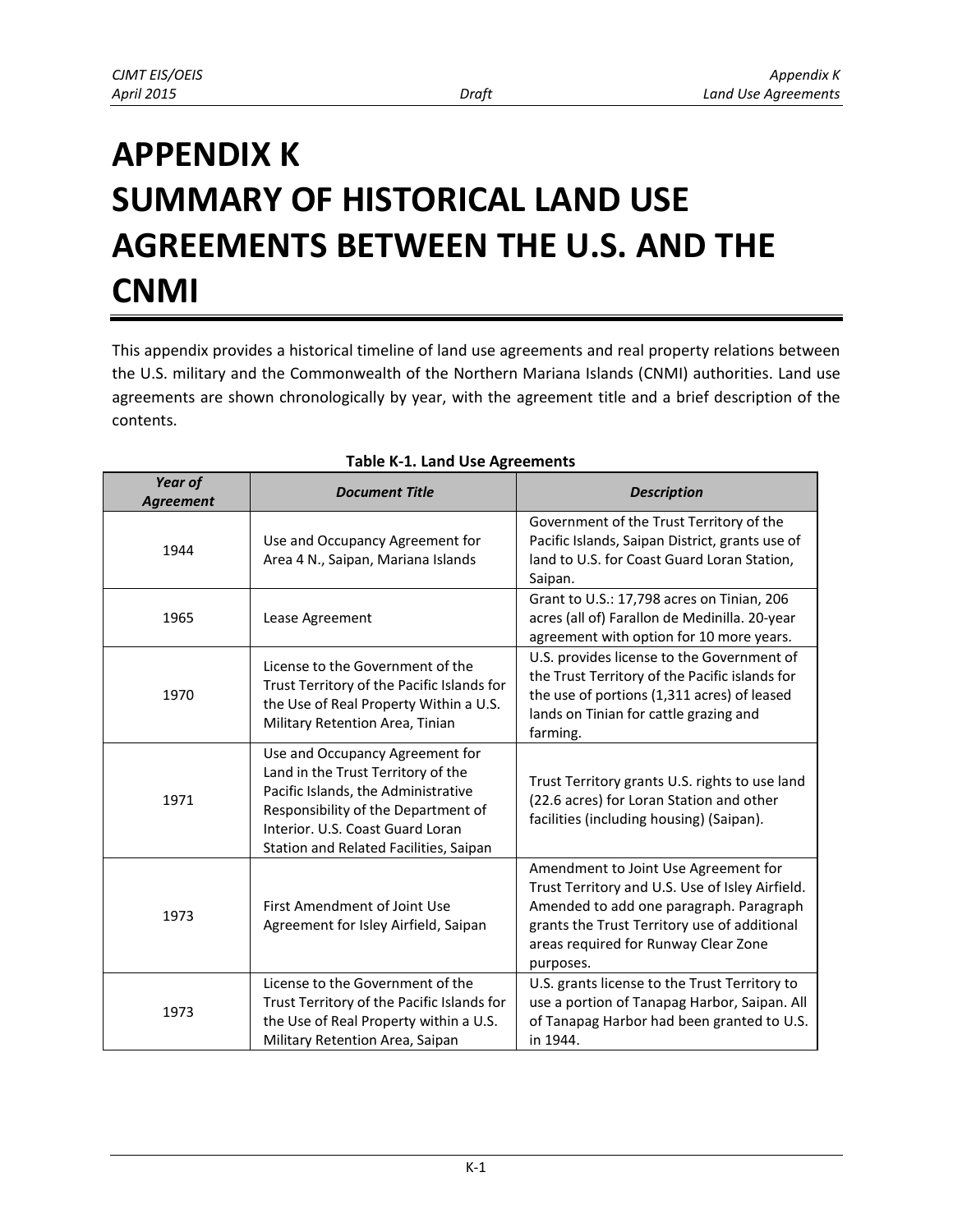|  |  |  |  | <b>Table K-1. Land Use Agreements</b> |
|--|--|--|--|---------------------------------------|
|--|--|--|--|---------------------------------------|

| Year of<br><b>Agreement</b> | <b>Document Title</b>                                                                                                                                           | <b>Description</b>                                                                                                                                                                                                                    |
|-----------------------------|-----------------------------------------------------------------------------------------------------------------------------------------------------------------|---------------------------------------------------------------------------------------------------------------------------------------------------------------------------------------------------------------------------------------|
| 1973                        | License to the Government of the<br>Trust Territory of the Pacific Islands for<br>the Use of Real Property within a U.S.<br>Military Retention Area             | U.S. grants license to the Trust Territory to<br>use "Charlie Dock" (Tanapag Harbor,<br>Saipan).                                                                                                                                      |
| 1975                        | Covenant to Establish a<br>Commonwealth of the Northern<br>Mariana Islands in Political Union with<br>the United States of America                              | Mutually binding covenant. People of the<br>CNMI guaranteed rights to self-<br>determination.                                                                                                                                         |
| 1975                        | Technical Agreement Regarding Use of<br>Land to be Leased by the United States<br>in the Northern Mariana Islands                                               | Sets forth the lands to be leased to the U.S.<br>on Saipan, Tinian, and Farallon de Medinilla;<br>conditions leasebacks, all in conjunction<br>with the covenant establishing the CNMI.                                               |
| 1975                        | License to the Government of the<br>Trust Territory of the Pacific Islands for<br>the use of Real Property within a<br>United States Military Retention Area    | U.S. grants the Trust territory license to use<br>additional portions of Tanapag Harbor,<br>Saipan.                                                                                                                                   |
| 1976                        | Congressional Approval of Covenant to<br>Establish a Commonwealth of the<br>Northern Mariana Islands in Political<br>Union with the United States of<br>America | Public Law 94-241, Mar. 24, 1976, 90 Stat.<br>263                                                                                                                                                                                     |
| 1976                        | License                                                                                                                                                         | U.S. licenses use of Area 15, Saipan<br>(Nafutan-Obiam Bomb Dump) to the CNMI<br>government for a term of 5 years.                                                                                                                    |
| 1977                        | License to Government of Northern<br>Mariana Islands for Use of Real<br>Property within a United States<br>Military Retention Area                              | U.S. grants use of additional lands at<br>Tanapag Harbor to the CNMI government.                                                                                                                                                      |
| 1977                        | Proclamation by the President of the<br><b>United States of America</b>                                                                                         | Proclamation by the President of the U.S.<br>that the Covenant was approved by<br>Congress, that the people of the CNMI have<br>approved their constitution.                                                                          |
| 1978                        | Permit - Use by the United States of<br>America of Farallon de Medinilla and a<br>Portion of Tinian, Northern Mariana<br>Islands                                | The CNMI grants permit to U.S. to enter and<br>occupy a northern portion of Tinian for<br>Amphibious assault training exercises and<br>the entirety of Farallon de Medinilla for<br>aircraft and ship ordnance impact target<br>area. |
| 1978                        | Use and Occupancy Agreement for<br>Land in the Northern Mariana Islands,<br>Coast Guard Loran Station and Related<br>Facilities, Saipan, CNMI                   | The CNMI grant of use and occupancy (to<br>U.S.) for Coast Guard Loran Station and for<br>the housing of U.S. Coast Guard Personnel.                                                                                                  |
| 1978                        | Interim Permit for Use of Farallon de<br>Medinilla and Portion of Tinian,<br>Northern Mariana Islands                                                           | Provides for continued use of Farallon de<br>Medinilla as a target impact range and a<br>portion of Tinian for amphibious military<br>training. Supersedes Permit NF(R)-28906.                                                        |